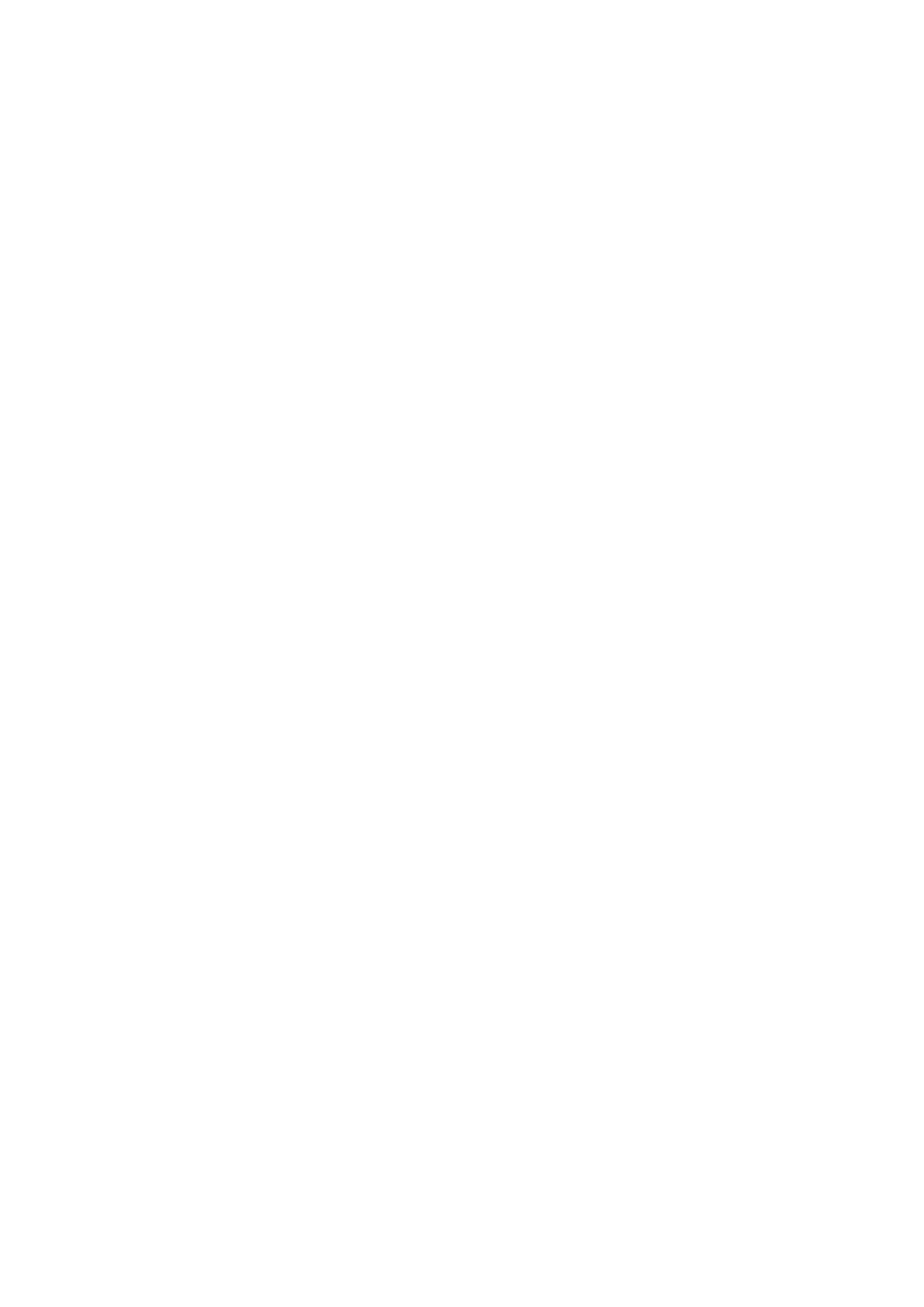# **LOCAL GOVERNMENT ACT 1995**

# SHIRE OF WAROONA

# **EXTRACTIVE INDUSTRIES LOCAL LAW 2021**

# **CONTENTS**

# **Part 1—Preliminary**

- 1.1 Citation
- 1.2 Commencement
- 1.3 Interpretation
- 1.4 Application
- 1.5 Repeal

#### **Part 2—Licensing Requirements for an Extractive Industry**

- 2.1 Extractive industries prohibited without licence
- 2.2 Application to advertise proposal
- 2.3 Application for licence

# **Part 3—Determination of Application**

- 3.1 Determination of application
- 3.2 Payment of annual licence fee

# **Part 4—Transfer, Cancellation and Renewal of Licence**

- 4.1 Transfer of licence
- 4.2 Cancellation of licence
- 4.3 Renewal of licence

# **Part 5—Secured Sum and Application Thereof**

- 5.1 Security for restoration and reinstatement
- 5.2 Use by the local government of secured sum

## **Part 6—Limitations, Obligations of the Licesee and Prohibitions**

- 6.1 Limits on excavation near boundary
- 6.2 Obligations of the licensee
- 6.3 Prohibitions
- 6.4 Blasting

# **Part 7—Miscellaneous Provisions**

- 7.1 Public liability
- 7.2 Mines Safety and Inspection Act and Environmental Protection Act
- 7.3 Notice of cessation of operations
- 7.4 Works to be carried out on cessation of operations

#### **Part 8—Objections and Appeals**

## **Part 9—Modified Penalties**

# **Schedule 1—Prescribed Offences**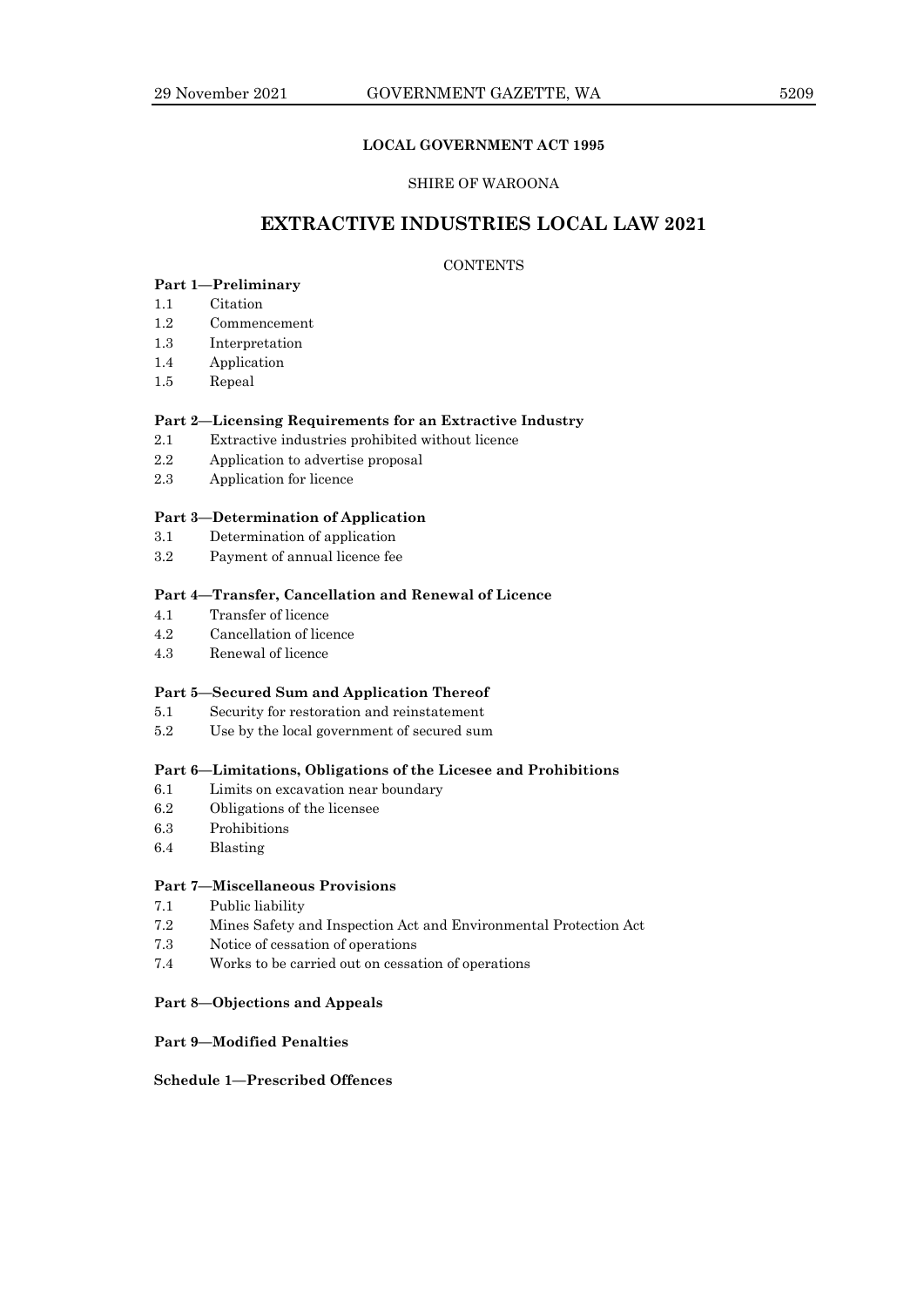# **LOCAL GOVERNMENT ACT 1995**

# SHIRE OF WAROONA

# **EXTRACTIVE INDUSTRIES LOCAL LAW 2021**

Under the powers conferred on it by the *Local Government Act 1995* and under all other enabling powers, the council of the Shire of Waroona resolved on 23 November 2021 to make the following local law.

#### **PART 1—PRELIMINARY**

## **1.1 Citation**

This local law may be cited as the *Shire of Waroona Extractive Industries Local Law 2021.*

#### **1.2 Commencement**

This local law comes into operation 14 days after the date of its publication in the *Government Gazette*.

#### **1.3 Interpretation**

In this local law unless the contrary intention appears—

- *Act* means the *Local Government Act 1995;*
- *AS* means an Australian Standard published by Standards Australia and available for viewing free of charge at the Shire of Waroona Administration Office;
- *carry on an extractive industry* means quarrying and excavating for stone, gravel, sand or other material;

*CEO* means the chief executive officer of the local government;

district means the district of the local government;

*excavation* includes quarry;

land unless the context otherwise requires, means the land on which the applicant proposes carrying on the extractive industry to which the licence application relates;

*licence* means a licence issued under this local law;

*licensee* means the person named in the licence as the licensee;

*local government* means Shire of Waroona;

*occupier* has the meaning given to it in the Act;

*owner* has the meaning given to it in the Act;

*person* does not include the local government;

*planning approval* means an approval for a development and/or a land use that is issued under a local planning scheme administered by the local government;

*secured sum* means the sum required to be paid or the amount of a bond, guarantee or other security under clause 5.1;

*Schedule* means a schedule to this local law; and

*site* means the land specified by the local government in a licence.

#### **1.4 Application**

(1) The provisions of this local law—

- (a) subject to paragraphs (b), (c), (d) and (e)
	- (i) apply and have force and effect throughout the whole of the district; and
	- (ii) apply to every excavation whether commenced prior to or following the coming into operation of this local law;
- (b) do not apply to the extraction of minerals under the *Mining Act 1978*;
- (c) do not apply to the carrying on of an extractive industry on Crown land;
- (d) do not apply to the carrying on of an extractive industry on land by the owner or occupier of that land, for use on that land;
- (e) do not apply to the local government, and
- (f) do not affect the validity of any licence issued under the local law repealed by clause 1.5 of this local law if that licence is currently in force at the date of gazettal of this local law.

(2) In subclause (1)(d), land includes adjoining lots or locations in the same occupation or ownership of the owner or occupier referred to in subclause  $(1)(d)$ .

#### **1.5 Repeal**

(1) The *Shire of Waroona Extractive Industries Local Law 1999* published in the *Government Gazette* on 11 February 2000 is repealed.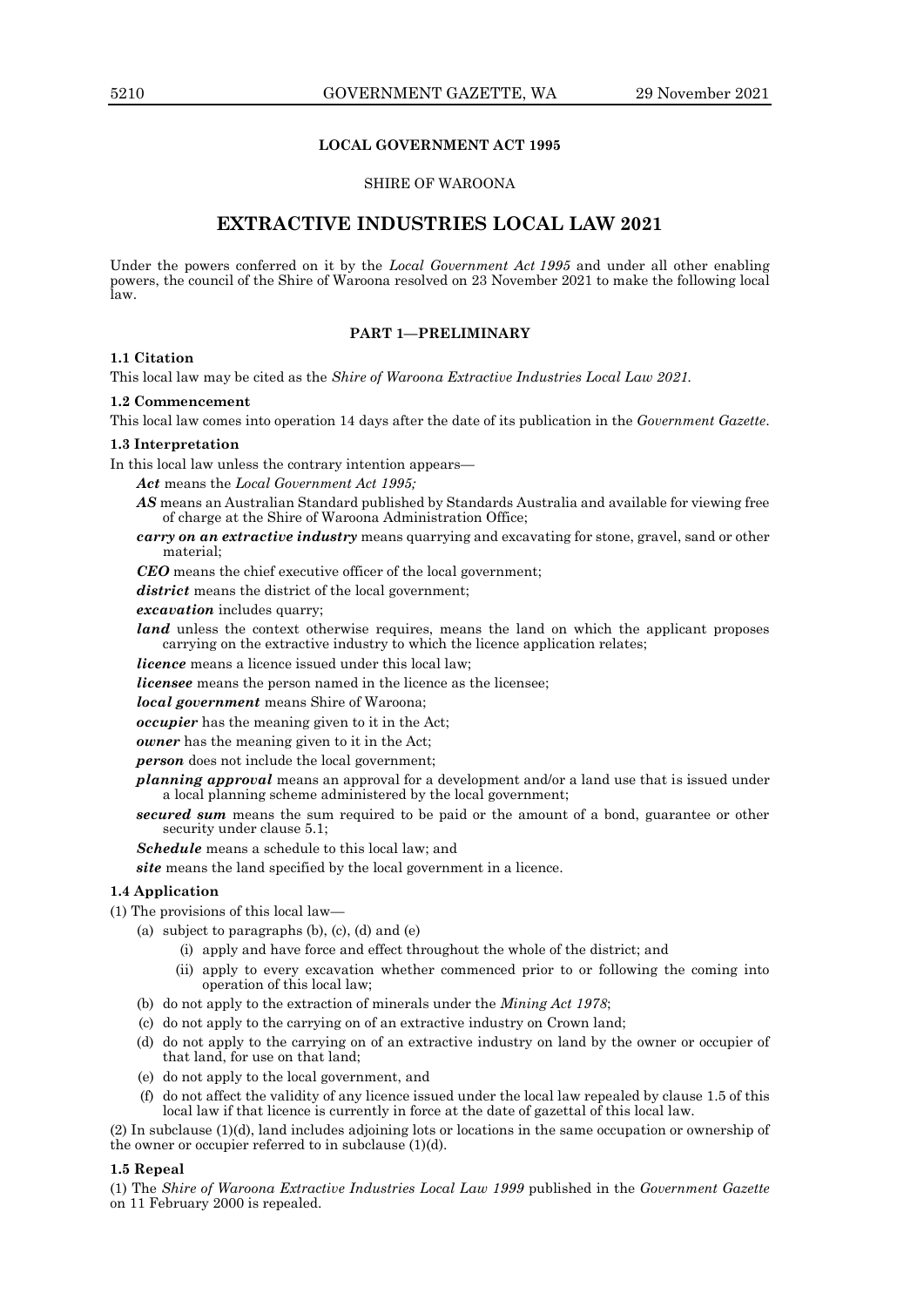(2) Where a policy was made or adopted by the local government under or in relation to a local law repealed by this local law, then the policy is to be taken to no longer have any effect on and from the commencement date.

(3) The local government may resolve that notwithstanding subclause (2), specified policies continue, or are to be taken to have continued, to have effect on and from the commencement date.

# **PART 2—LICENSING REQUIREMENTS FOR AN EXTRACTIVE INDUSTRY**

#### **2.1 Extractive industries prohibited without licence**

A person must not carry on an extractive industry—

- (a) unless the person is the holder of a valid and current licence; and
- (b) otherwise than in accordance with any terms and conditions set out in, or applying in respect of, the licence.

Penalty: \$5000 and a daily penalty not exceeding a fine of \$500 in respect of each day or part of a day where the offence is of a continuing nature.

#### **2.2 Applicant to advertise proposal**

(1) Unless the local government first approves otherwise, a person seeking the issue of a licence shall, before applying to the local government for a licence—

- (a) forward by registered mail a notice in the form determined by the CEO from time to time to—
	- (i) the owners and occupiers of all land adjoining the land upon which it is proposed to excavate, or within an area determined by the local government as likely to be affected by the granting of a licence, advising of the application and specifying that they may, within 21 days from the date of service of the letter, object to or make representations in writing in respect of the issue of a licence by the local government;
	- (ii) every authority or person having control or jurisdiction over any of the things referred to in clause  $2.3(1)(a)(vi)$  and (viii) within 500 metres from the boundaries of the land, or within an area determined by the local government as likely to be affected by the granting of a licence; and
- (b) as soon as practicable after complying with the requirements of paragraph (a)—
	- (i) forward a copy of the notice to the CEO; and
	- (ii) publish the notice in a newspaper circulating in the area in which the proposed excavation is located.

(2) The local government may, within 14 days after receiving a copy of a notice referred to in subclause (1), cause to be displayed, or require the proposed applicant to display, in a prominent position on the land one or more notices-

- (a) in the form determined by the local government from time to time;
- (b) the content, size and construction of which have been approved by the CEO;
- (c) specifying particulars of the proposed excavation; and
- (d) inviting objections or comments within 21 days from the placement of the notice.

#### **2.3 Application for licence**

(1) Subject to subclause (3), a person seeking the issue of a licence in respect of any land shall apply in the form determined by the CEO from time to time and must forward the application duly completed and signed by each of the applicant, the owner of the land and any occupier of the land to the CEO together with—

- (a) 3 copies of a plan of the excavation site to a scale of between 1:500 and 1:2000 showing—
	- (i) the existing and proposed land contours based on the Australian Height Datum and plotted at 1 metre contour intervals;
	- (ii) the land on which the excavation site is to be located;
	- (iii) the external surface dimensions of the land;
	- (iv) the location and depth of the existing and proposed excavation of the land;
	- (v) the location of existing and proposed thoroughfares or other means of vehicle access to and egress from the land and to public thoroughfares in the vicinity of the land;
	- (vi) the location of buildings, treatment plant, tanks and other improvements and developments existing on, approved for or proposed in respect of the land;
	- (vii) the location of existing power lines, telephone cables and any associated poles or pylons, sewers, pipelines, reserves, bridges, railway lines and registered grants of easement or other encumbrances over, on, under or adjacent to or in the vicinity of the land;
	- (viii) the location of all existing dams, watercourses, drains or sumps on or adjacent to the land;
		- (ix) the location and description of existing and proposed fences, gates and warning signs around the land; and
		- (x) the location of the areas proposed to be used for stockpiling excavated material, treated material, overburden and soil storage on the land and elsewhere;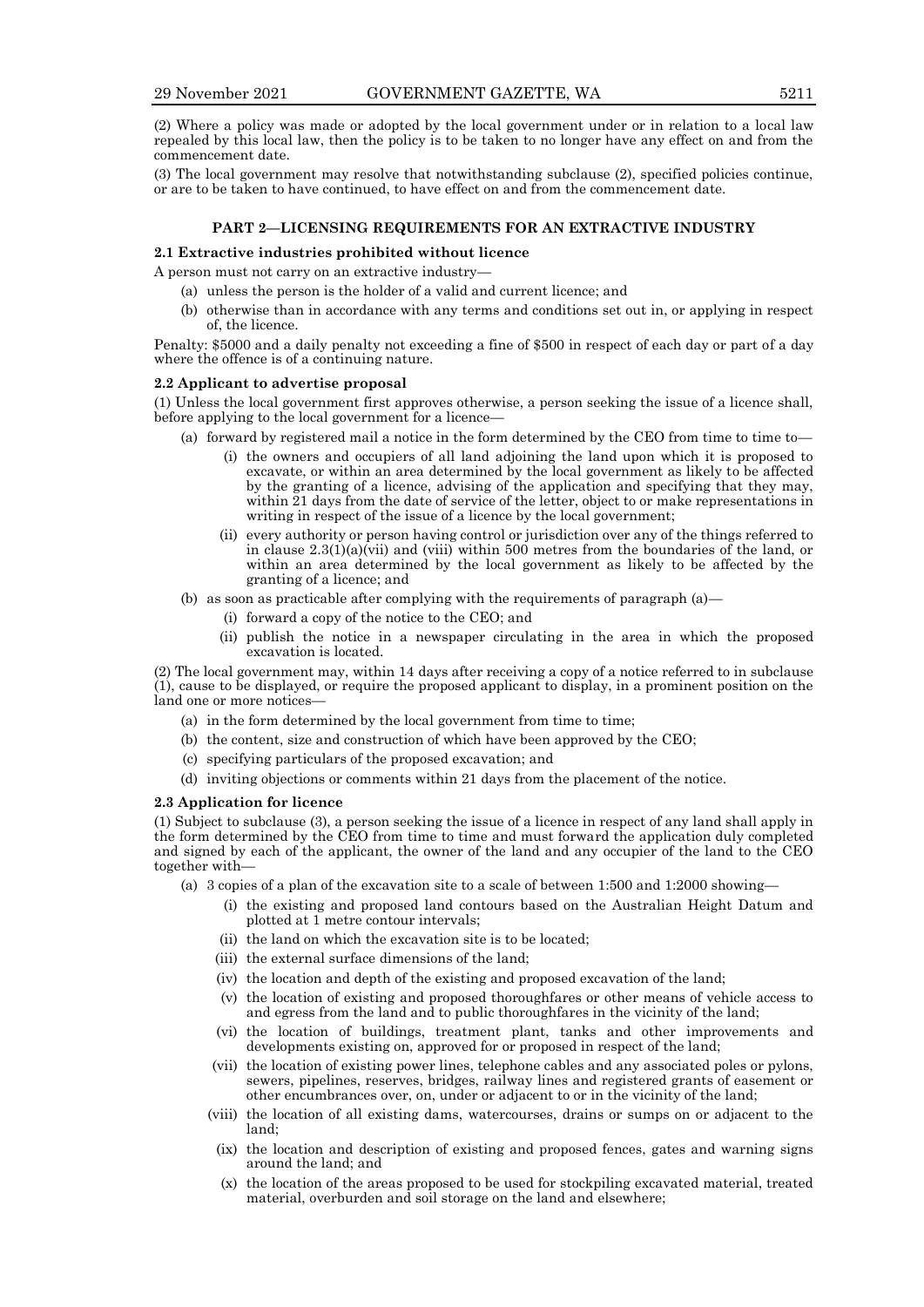- (b) 3 copies of a works and excavation programme containing—
	- (i) the nature and estimated duration of the proposed excavation for which the licence is applied;
	- (ii) the stages and the timing of the stages in which it is proposed to carry out the excavation;
	- (iii) details of the methods to be employed in the proposed excavation and a description of any on-site processing works;
	- (iv) details of the depth and extent of the existing and proposed excavation of the site;
	- (v) an estimate of the depth of and description of the nature and quantity of the overburden to be removed;
	- (vi) a description of the methods by which existing vegetation is to be cleared and topsoil and overburden removed or stockpiled;
	- (vii) a description of the means of access to the excavation site and the types of thoroughfares to be constructed;
	- (viii) details of the proposed number and size of trucks entering and leaving the site each day, the route or routes to be taken by those vehicles and the adequacy and condition of the route or routes to accommodate the traffic likely to be generated by the excavation programme;
		- (ix) a description of any proposed buildings, water supply, treatment plant, tanks and other improvements;
		- (x) details of drainage conditions applicable to the land and methods by which the excavation site is to be kept drained;
		- (xi) a description of the measures to be taken to minimise sand drift, dust nuisance, erosion, watercourse siltation and dangers to the general public;
	- (xii) a description of the measures to be taken to comply with the *Environmental Protection (Noise) Regulations 1997*;
	- (xiii) a description of the existing site environment and a report on the anticipated effect that the proposed excavation will have on the environment in the vicinity of the land;
	- (xiv) details of the nature of existing vegetation, shrubs and trees and a description of measures to be taken to minimise the destruction of existing vegetation; and
	- (xv) a description of the measures to be taken in screening the excavation site, or otherwise minimising adverse visual impacts, from nearby thoroughfares or other areas;
- (c) 3 copies of a rehabilitation and decommissioning programme indicating—
	- (i) the objectives of the programme, having due regard to the nature of the surrounding area and the proposed end-use of the excavation site;
	- (ii) whether restoration and reinstatement of the excavation site is to be undertaken progressively or upon completion of excavation operations;
	- (iii) how any face is to be made safe and batters sloped;
	- (iv) the method by which topsoil is to be replaced and revegetated;
	- (v) the numbers and types of trees and shrubs to be planted and other landscaping features to be developed;
	- (vi) how rehabilitated areas are to be maintained; and
	- (vii) the programme for the removal of buildings, plant, waste and final site clean-up;
- (d) evidence that a datum peg has been established on the land related to a point approved by the local government on the surface of a constructed public thoroughfare or such other land in the vicinity;
- (e) a certificate from a licensed surveyor certifying the correctness of—
	- (i) the plan referred to in paragraph (a); and
	- (ii) the datum peg and related point referred to in paragraph (d);
- (f) evidence that the requirements of clause 2.2(1) and (2) have been carried out;
- (g) copies of all land use planning approvals required under any planning legislation;
- (h) copies of any environmental approval required under any environmental legislation;
- (i) copies of any geotechnical information relating to the excavation site;
- (j) the consent in writing to the application from the owner of the excavation site;
- (k) the licence application fee specified by the local government from time to time; and,
- (l) any other information that the local government may reasonably require.

(2) All survey data supplied by an applicant for the purpose of subclause (1) shall comply with Australian Height Datum and Australian Map Grid standards.

(3) Where in relation to a proposed excavation—

- (a) the surface area is not to exceed 5000 square metres; and
- (b) the extracted material is not to exceed 5000 cubic metres;

the local government may exempt a person making application for a licence under subclause (1) from supplying any of the data specified in paragraphs (b), (d), (e) and (i) of subclause (1).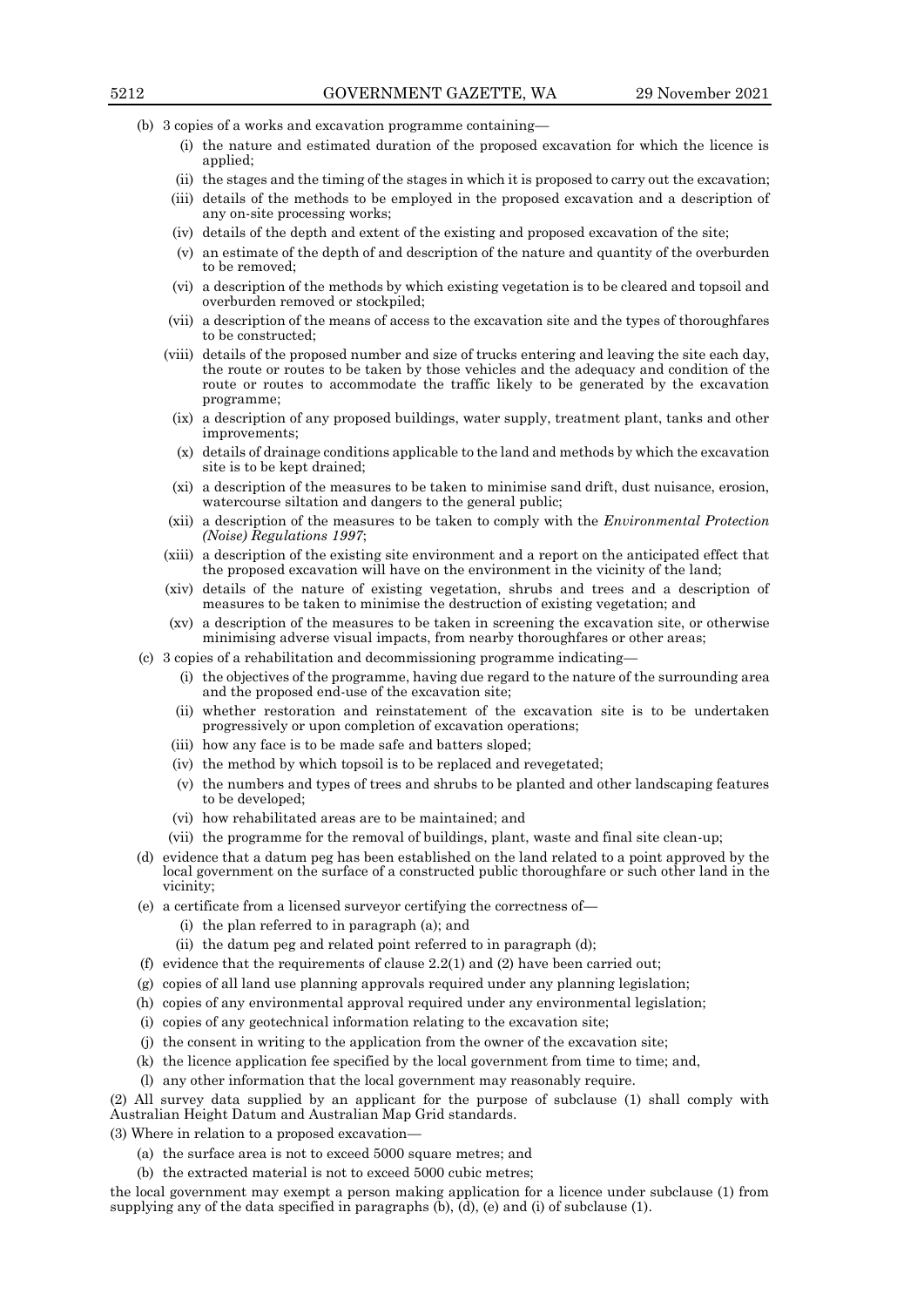## **PART 3—DETERMINATION OF APPLICATION**

#### **3.1 Determination of application**

(1) The local government may refuse to consider an application for a licence that does not comply with the requirements of clause 2.3, and in any event shall refuse an application for a licence where planning approval for an extractive industry use of the land has not first been obtained.

(2) The local government may, in respect of an application for a licence—

- (a) refuse the application; or
- (b) approve the application
	- (i) over the whole or part of the land in respect of which the application is made; and
	- (ii) on such terms and conditions, if any, as it sees fit.
- (3) Where the local government approves an application for a licence, it shall—
	- (a) determine the licence period, not exceeding 5 years from the date of issue; and
	- (b) approve the issue of a licence in the form determined by the CEO from time to time.

(4) Where the local government approves the issue of a licence, the CEO upon receipt by the local government of—

- (a) payment of the annual licence fee, or the relevant proportion of the annual licence fee to 30 June, determined by the local government under and in accordance with sections 6.16 to 6.19 of the Act;
- (b) payment of the secured sum if any, imposed under clause 5.1;
- (c) the documents, if any, executed to the satisfaction of the CEO, under clause 5.1; and
- (d) a copy of the public liability insurance policy required under clause 7.1(1);
- shall issue the licence to the applicant.

(5) Without limiting subclause (2), the local government may impose conditions in respect of the following matters—

- (a) the orientation of the excavation to reduce visibility from other land;
- (b) the appropriate siting of access thoroughfares, buildings and plant;
- (c) the stockpiling of material;
- (d) the hours during which any excavation work may be carried out;
- (e) the hours during which any processing plant associated with, or located on, the site may be operated;
- (f) requiring all crushing and treatment plant to be enclosed within suitable buildings to minimise the emission of noise, dust, vapour and general nuisance to the satisfaction of the local government;
- (g) the depths below which a person shall not excavate;
- (h) distances from adjoining land or thoroughfares within which a person must not excavate;
- (i) the safety of persons employed at or visiting the excavation site;
- (j) the control of dust and wind-blown material;
- (k) the planting, care and maintenance of trees, shrubs and other landscaping features during the time in which the extractive industry is carried out in order to effectively screen the area to be excavated and to provide for progressive rehabilitation;
- (l) the prevention of the spread of dieback or other disease;
- (m) the drainage of the excavation site and the disposal of water;
- (n) the restoration and reinstatement of the excavation site, the staging of such works, and the minimising of the destruction of vegetation;
- (o) the provision of retaining walls to prevent subsidence of any portion of the excavation or of land abutting the excavation;
- (p) requiring the licensee to furnish to the local government a surveyors certificate each year, prior to the renewal fee being payable, to certify the quantity of material extracted and that material has not been excavated below the final contour levels outlined within the approved excavation programme;
- (q) requiring the licensee to enter into an agreement with the local government by which it agrees to pay any extraordinary expenses incurred by the local government in repairing damage caused to thoroughfares in the district by heavy or extraordinary traffic conducted by or on behalf of the licensee under the licence;
- (r) requiring the licensee to enter into an agreement with the local government in respect of any condition or conditions imposed under this local law; and
- (s) any other matter for properly regulating the carrying on of an extractive industry.

(6) Where the local government refuses an application for a licence the local government shall advise the applicant in writing of the refusal.

#### **3.2 Payment of annual licence fee**

On or before 30 June in each year, a licensee shall pay to the local government the annual licence fee determined by the local government under and in accordance with sections 6.16 to 6.19 of the Act.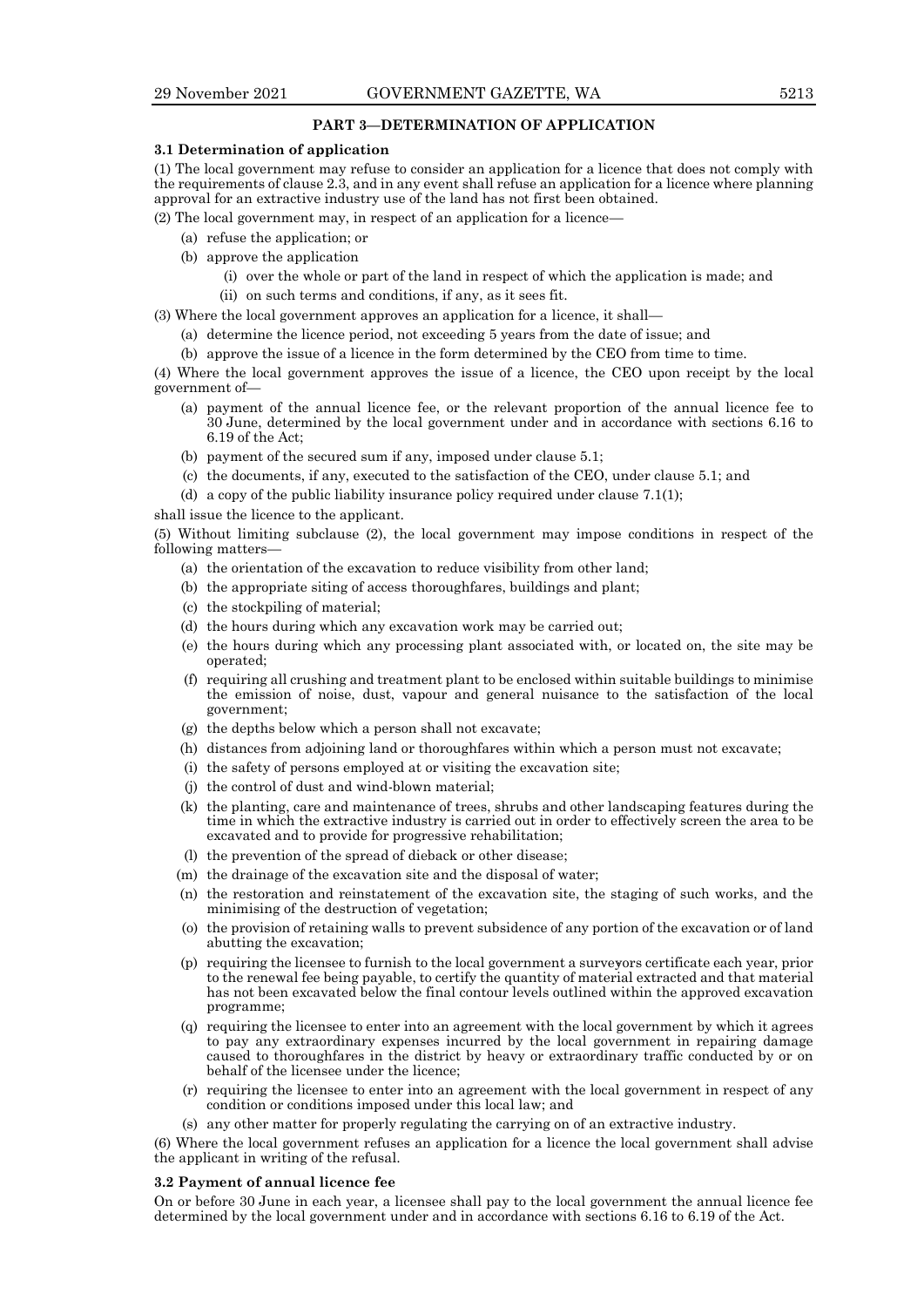#### **PART 4—TRANSFER, CANCELLATION AND RENEWAL OF LICENCE**

#### **4.1 Transfer of licence**

(1) An application for the transfer of a licence shall—

- (a) be made in writing;
- (b) be signed by the licensee and the proposed transferee of the licence;
- (c) be accompanied by the current licence;
- (d) be accompanied by the consent in writing to the transfer from the owner of the excavation site;
- (e) include any information that the local government may reasonably require; and
- (f) be forwarded to the CEO together with the fee determined by the local government from time to time.

(2) Upon receipt of any application for the transfer of a licence, the local government may—

- (a) refuse the application; or
- (b) approve the application on such terms and conditions, if any, as it sees fit.

(3) Where the local government approves an application for the transfer of a licence, the local government shall transfer the licence by an endorsement on the licence, by the CEO, in the form determined by the CEO from time to time.

(4) Where the local government approves the transfer of a licence it shall not be required to refund any part of the fees paid by the former licensee in respect of the transferred licence.

# **4.2 Cancellation of licence**

(1) The local government may cancel a licence where the licensee has—

- (a) been convicted of an offence against—
	- (i) this local law; or
	- (ii) any other law relating to carrying on an extractive industry;
- (b) transferred or assigned or attempted to transfer or assign the licence without the consent of the local government;
- (c) permitted another person to carry on an extractive industry otherwise than in accordance with the terms and conditions of the licence and of the provisions of this local law;
- (d) failed to pay the annual licence fee under clause 3.2; or
- (e) failed to have a current public liability insurance policy under clause 7.1(1) or failed to provide a copy of the policy or evidence of its renewal as the case may be, under clause 7.1(2).

(2) Where the local government cancels a licence under this clause—

- (a) the local government shall advise the licensee in writing of the cancellation;
- (b) the cancellation takes effect on and from the day on which the licensee is served with the cancellation advice; and
- (c) the local government shall not be required to refund any part of the fees paid by the licensee in respect of the cancelled licence.

#### **4.3 Renewal of licence**

(1) A licensee who wishes to renew a licence must apply in writing to the local government at least 45 days before the date of expiry of the licence and shall submit with the application for renewal—

- (a) the fee determined by the local government from time to time;
- (b) a copy of the current licence;
- (c) a plan showing the contours of the excavation carried out to the date of that application;
- (d) details of the works, excavation and rehabilitation stages reached and of any changes or proposed changes with respect to any of the things referred to in clauses 2.3(1)(b) and (c); and
- (e) any other things referred to in clauses 2.3 and 3.1.

(2) The local government may waive any of the requirements specified in clause 4.3 (1)(d) or (e).

- (3) If—
	- (a) an application to renew a licence is in relation to land in respect of which the current licence was issued less than 12 months prior to the date from which the new licence if granted would apply; and
	- (b) the methods to be employed in the proposed land excavation are identical to those being employed at the date of the application,

then the applicant shall not be obliged, unless otherwise required by the local government to submit details of any of the things referred to in clauses 2.3 and 3.1.

(4) Upon receipt of an application for the renewal of a licence, the local government may—

(a) refuse the application; or

(b) approve the application on such terms and conditions, if any, as it sees fit.

(5) Where the local government refuses an application for the renewal of a licence the local government shall advise the applicant in writing of the refusal.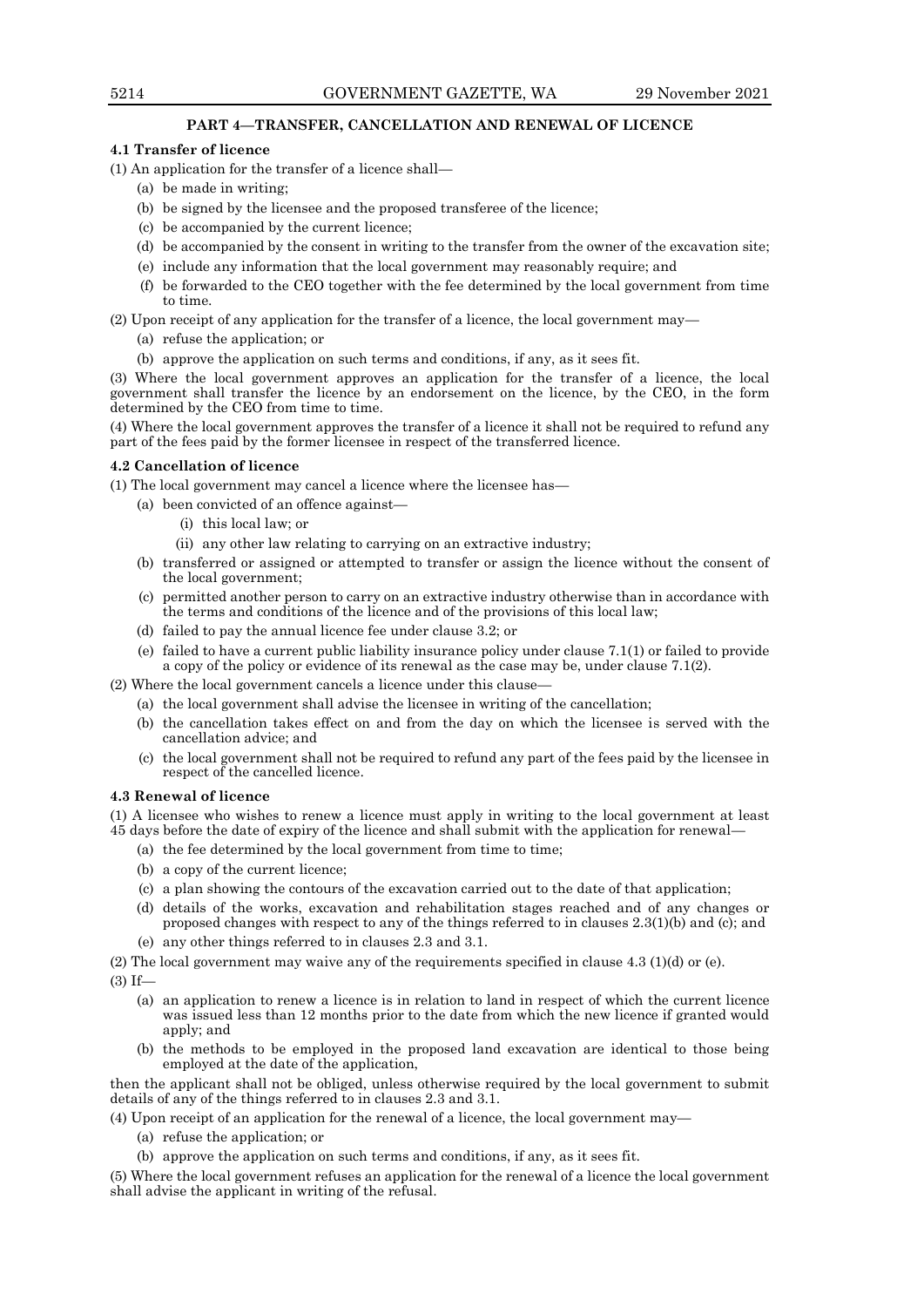#### **PART 5—SECURED SUM AND APPLICATION THEREOF**

#### **5.1 Security for restoration and reinstatement**

(1) For the purpose of ensuring that an excavation site is properly restored or reinstated, the local government may require that—

- (a) as a condition of a licence; or
- (b) before the issue of a licence,

the licensee shall give to the local government a bond, bank guarantee or other security, of a kind and in a form acceptable to the CEO, in or for a sum determined by the local government from time to time. (2) A bond required under subclause (1) is to be paid into a fund established by the local government for the purposes of this clause.

(3) Subject to clause 5.2, any interest accrued in respect of the bond paid into the fund under subclause (2) is to be returned to the licensee at the completion of the restoration and reinstatement works required by the licence conditions or otherwise under this local law.

#### **5.2 Use by the local government of secured sum**

(1) If a licensee fails to carry out or complete the restoration and reinstatement works required by the licence conditions either—

- (a) within the time specified in those conditions; or
- (b) where no such time has been specified, within 60 days of the completion of the excavation or portion of the excavation specified in the licence conditions,

then, subject to the local government giving the licensee 14 days' notice of its intention to do so—

- (a) the local government may carry out or cause to be carried out the required restoration and reinstatement work or so much of that work as remains undone; and
- (b) the licensee shall pay to the local government on demand all costs incurred by the local government or which the local government may be required to pay under this clause.

(2) The local government may apply the proceeds of any bond, bank guarantee or other security provided by the licensee under clause 5.1 towards its costs under this clause.

(3) The liability of a licensee to pay the local government s costs under this clause is not limited to the amount, if any, secured under clause 5.1.

## **PART 6—LIMITATIONS, OBLIGATIONS OF THE LICENSEES AND PROHIBITIONS**

#### **6.1 Limits on excavation near boundary**

Subject to any licence conditions imposed by the local government, a person shall not, without the written approval of the local government, excavate within—

- (a) 20 metres of the boundary of any land on which the excavation site is located;
- (b) 20 metres of any land affected by a registered grant of easement;
- (c) 40 metres of any thoroughfare; or
- (d) 40 metres of any watercourse.

Penalty: \$2,000

#### **6.2 Obligations of the licensee**

A licensee shall—

- (a) where the local government so requires, securely fence the excavation to a standard determined by the local government and keep the gateways locked when not actually in use in order to prevent unauthorised entry;
- (b) erect and maintain warning signs along each of the boundaries of the area excavated under the licence so that each sign
	- (i) is not more than 200 metres apart;
	- (ii) is not less than 1.8 metres high and not less than 1 metre wide; and
	- (iii) bears the words "DANGER EXCAVATIONS KEEP OUT";
- (c) except where the local government approves otherwise, drain and keep drained to the local government's satisfaction any excavation to which the licence applies so as to prevent the accumulation of water;
- (d) restore and reinstate the excavation site in accordance with the terms and conditions of the licence, the site plans and the works and excavation programme approved by the local government;
- (e) take all reasonable steps to prevent the emission of dust, noise, vibration and other forms of nuisance from the excavation site; and
- (f) otherwise comply with the conditions imposed by the local government in accordance with clause 3.1.

Penalty: \$5,000 for each offence, and if an offence is of a continuing nature, to a daily penalty not exceeding a fine of \$500 in respect of each day or part of a day where the offence is of a continuing nature.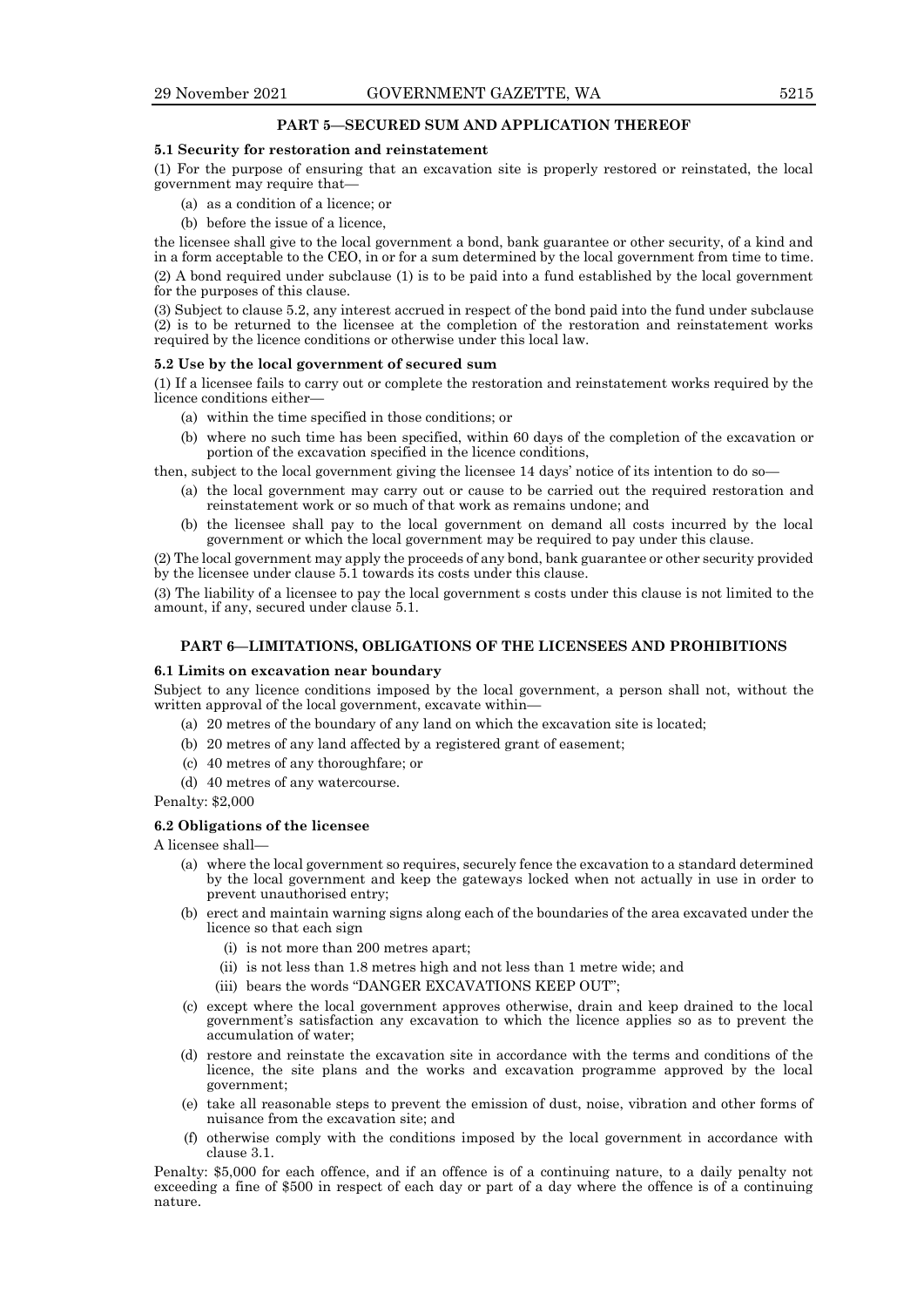# **6.3 Prohibitions**

A licensee shall not—

- (a) remove any trees or shrubs within 40 metres (or such lesser distance as may be allowed, in writing, by the local government) of the boundary of any thoroughfare on land in respect of which a licence has been granted, except for the purpose of constructing access thoroughfares, erecting buildings or installing plant for use in connection with the excavation and then only with the express approval of the local government and subject to any conditions which the local government may impose in accordance with clause 3.1;
- (b) store, or permit to be stored, any explosives or explosive devices on the site to which the licence applies other than with the approval of the local government and the Department of Mines, Industry Regulation and Safety; or
- (c) fill or excavate, other than in accordance with the terms and conditions of the licence, the site plans and the works and excavation programme approved by the local government.

Penalty \$5,000 for each offence, and if an offence is of a continuing nature, to a daily penalty not exceeding a fine of \$500 in respect of each day or part of a day where the offence is of a continuing nature.

# **6.4 Blasting**

(1) A person shall not carry out or permit to be carried out any blasting in the course of excavating unless—

- (a) the local government has otherwise given approval in respect of blasting generally or in the case of each blast;
- (b) subject to subclause (2), the blasting takes place only between the hours of 8.00am and 5.00pm, or as determined by the local government, on Mondays to Fridays inclusive;
- (c) the blasting is carried out in strict accordance with the *AS2187.0:1998 Explosives—Storage, Transport and Use*, as amended from time to time, the *Mines Safety and Inspection Act 1994*, the *Environmental Protection Act 1986*, and all relevant local laws of the local government; and
- (d) in compliance with any other conditions imposed by the local government concerning—
	- (i) the time and duration of blasting;
	- (ii) the purposes for which the blasting may be used; and
	- (iii) such other matters as the local government may reasonably require in the interests of the safety and protection of members of the public and of property within the district.

Penalty: \$5,000 for each offence, and if the offence is of a continuing nature, to a daily penalty not exceeding a fine of \$500 in respect of each day or part of a day where the offence is of a continuing nature.

(2) A person shall not carry out or permit to be carried out any blasting on a Saturday, Sunday or public holiday except with the prior approval of the local government. Penalty: \$2,000.

# **PART 7—MISCELLANEOUS PROVISIONS**

#### **7.1 Public liability**

(1) A licensee shall have at all times a current public liability insurance policy taken out in the joint names of the licensee and the local government indemnifying the licensee and the local government for a sum of not less than \$20,000,000 in respect of any one claim relating to any of the excavation operations.

(2) The licensee shall provide to the local government a copy of the policy taken out under subclause (1), within 14 days after the issue of that policy and shall provide to the local government evidence of renewal within 14 days of each renewal date.

#### **7.2 Mines Safety and Inspection Act and Environmental Po**

(1) In any case where the *Mines Safety and Inspection Act 1994* or the *Environmental Protection Act 1986* applies to any excavation carried on or proposed to be carried on at a site, the licensee in respect of that site shall provide to the local government within 14 days full particulars of any inspection or report made under that Act or those Acts.

(2) In this clause, the *Mines Safety and Inspection Act 1994* and the *Environmental Protection Act 1986* include all subsidiary legislation made under those Acts.

# **7.3 Notice of cessation of operations**

(1) Where a licensee intends to cease carrying on an extractive industry—

- (a) temporarily for a period in excess of 12 months; or
- (b) permanently,

the licensee shall, as well as complying with clause 7.4, give the local government written notice of the cessation not later than 1 week after those operations have ceased.

(2) Where a licensee has given written notice to the local government of the intention to permanently cease carrying on an extractive industry on the site to which the licence applies the licence is deemed to have expired on the date such cessation is so notified.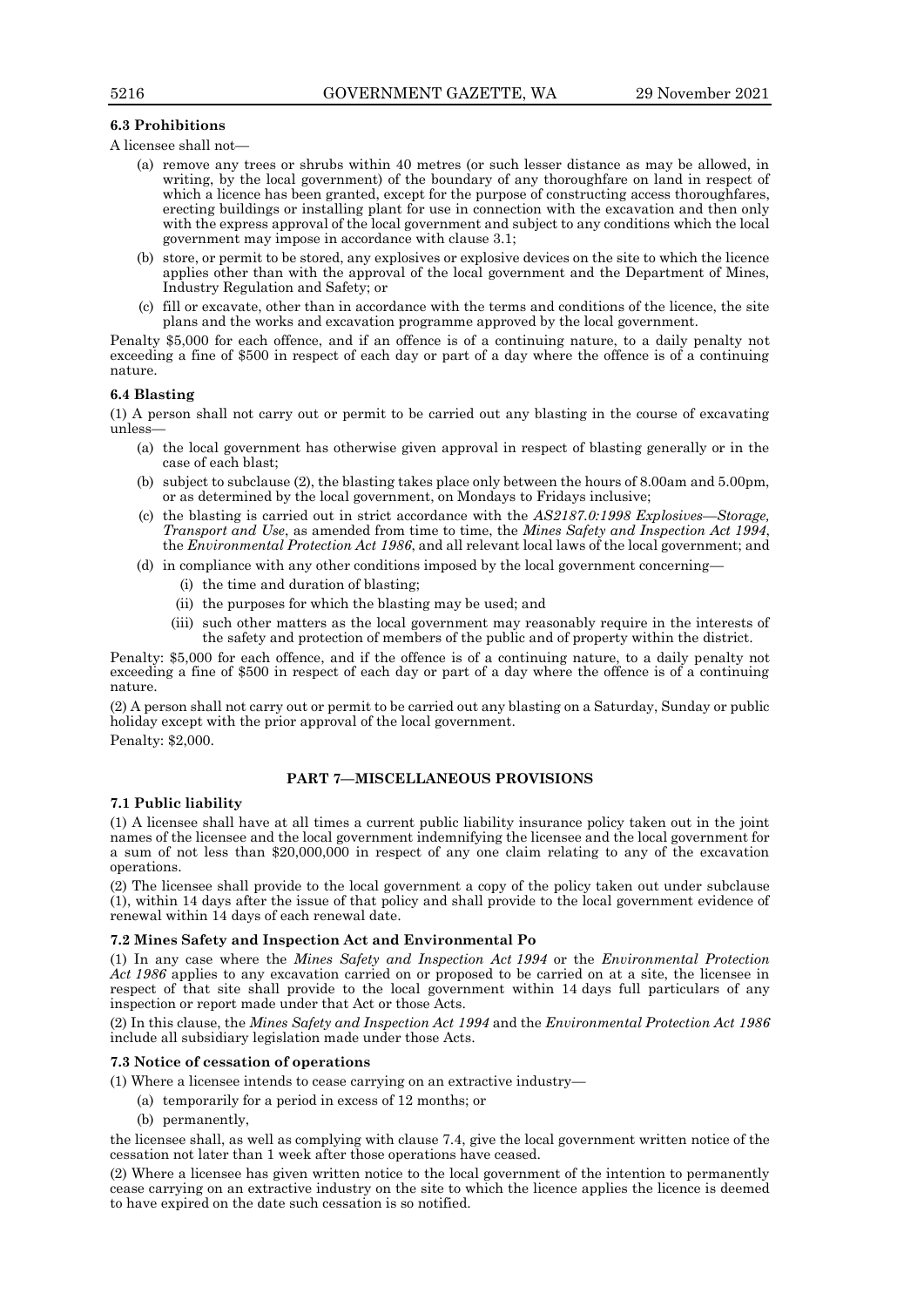(3) The temporary or permanent cessation of the carrying on of an extractive industry on a site or the deemed expiration or cancellation of a licence does not entitle the licensee to any refund of any licence fee.

#### **7.4 Works to be carried out on cessation of operations**

Where the carrying on of an extractive industry on the site permanently ceases or on the expiration or cancellation of the licence applicable to the site, whichever first occurs, the licensee shall, as well as complying with the provisions of clause 7.3—

- (a) restore and reinstate the excavated site in accordance with the proposals approved by the local government or in such other manner as the local government may subsequently agree in writing with the licensee;
- (b) ensure that any face permitted to remain upon the excavation site is left safe with all loose materials removed and where the excavation site is—
	- (i) sand, the sides are sloped to a batter of not more than 1:3 (vertical:horizontal); and
	- (ii) limestone or material other than sand, the sides are sloped to a batter which, in the opinion of the local government, would enable the site to be left in a stable condition;
- (c) ensure that the agreed floor level of the excavation is graded to an even surface or is otherwise in accordance with the rehabilitation and decommissioning programme approved by the local government;
- (d) ensure that all stockpiles or dumps of stone, sand or other materials are left so that no portion of that material can escape onto land not owned or occupied by the licensee nor into any stream, watercourse or drain that is not wholly situated within the land owned or occupied by the licensee;
- (e) erect retaining walls where necessary to prevent subsidence of land in the vicinity of any excavation;
- (f) remove from the site all buildings, plant and equipment erected, installed or used for or in relation to the carrying on of an extractive industry on the site and fill all holes remaining after such removal to the level of the surrounding ground and compact such filled holes sufficiently to prevent settling; and
- (g) break up, scarify, cover with topsoil and plant with grass, trees and shrubs all parts of the site where buildings, plant and equipment were erected or installed and all areas which were used for stockpiling unless otherwise specified under this local law.

Penalty: \$5,000 for each offence, and if the offence is of a continuing nature, to a daily penalty not exceeding a fine of \$500 in respect of each day or part of a day where the offence is of a continuing nature.

# **PART 8—OBJECTIONS AND APPEALS**

When the local government makes a decision as to whether it will—

- (a) grant a person a licence under this local law; or
- (b) renew, vary, or cancel a licence that a person has under this local law; or
- (c) transfer a licence that a person has under this local law,

the provisions of Division 1 of Part 9 of the Act and regulation 33 of the *Local Government (Functions and General) Regulations 1996* shall apply to that decision.

## **PART 9—MODIFIED PENALTIES**

(1) An offence against a clause specified in Schedule 1 is a prescribed offence for the purposes of section 9.16(1) of the Act.

(2) The amount of the modified penalty for a prescribed offence is that specified adjacent to the clause in Schedule 1.

(3) Forms

For the purposes of this local law—

- (a) the form of the infringement notice given under section 9.16 of the Act is that of Form 2 in Schedule 1 of the *Local Government (Functions and General) Regulations 1996*; and
- (b) the form of the notice sent under section 9.20 of the Act withdrawing an infringement notice is that of Form 3 in Schedule 1 of the *Local Government (Functions and General) Regulations 1996*.

| Item<br>No. | Clause No. | <b>Description</b>                                                                   | Modified<br>Penalty |
|-------------|------------|--------------------------------------------------------------------------------------|---------------------|
|             | 2.1        | Carry on extractive industry without licence or in breach<br>of terms and conditions | \$350               |
|             | $6.1\,$    | Excavate near boundary                                                               | \$200               |
|             | 6.2(a)     | Gateways not kept locked where required                                              | \$350               |

#### **SCHEDULE 1—PRESCRIBED OFFENCES**

[cl.9.1]